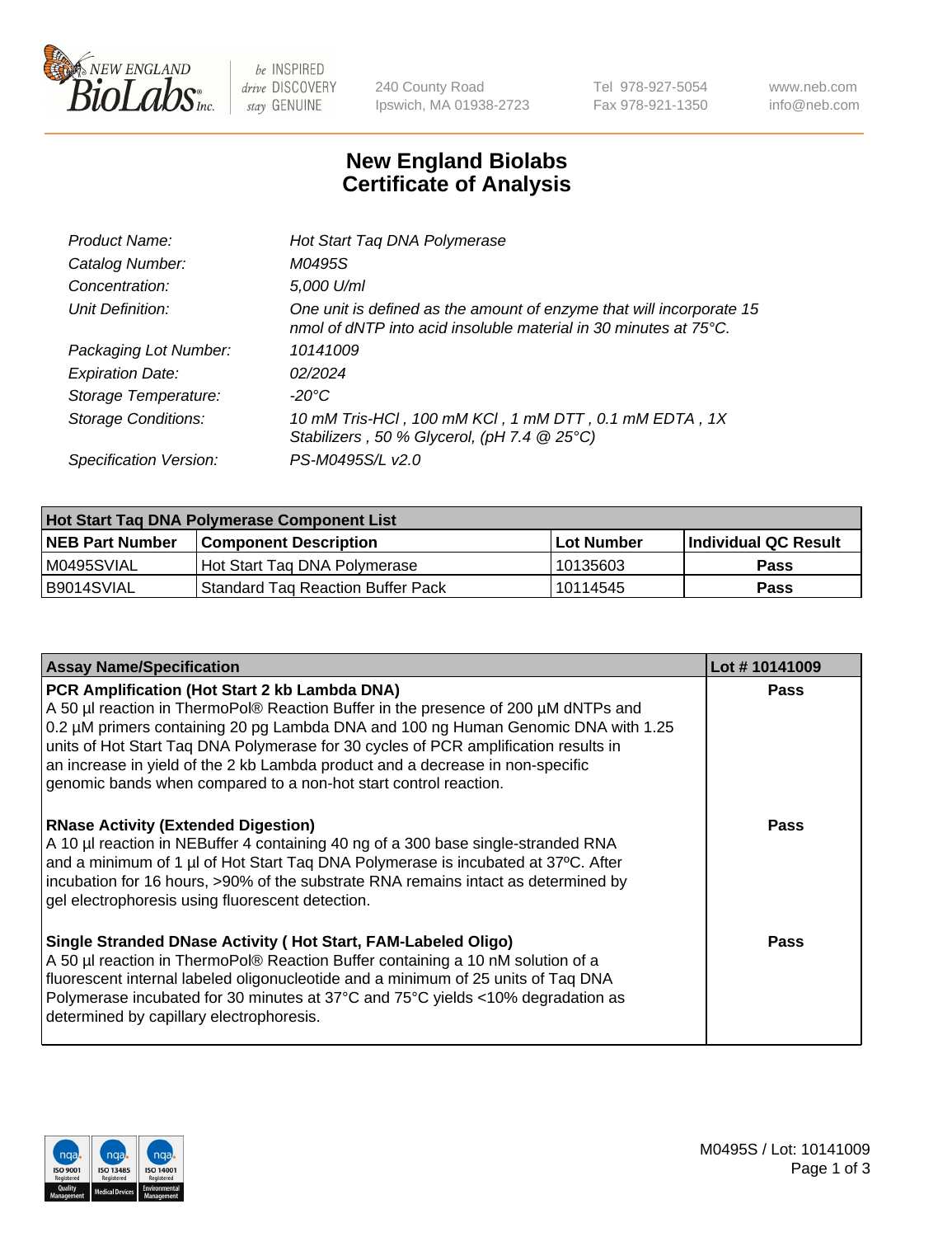

be INSPIRED drive DISCOVERY stay GENUINE

240 County Road Ipswich, MA 01938-2723 Tel 978-927-5054 Fax 978-921-1350 www.neb.com info@neb.com

| <b>Assay Name/Specification</b>                                                                                                                                                                                                                                                                                                                                                                                              | Lot #10141009 |
|------------------------------------------------------------------------------------------------------------------------------------------------------------------------------------------------------------------------------------------------------------------------------------------------------------------------------------------------------------------------------------------------------------------------------|---------------|
| <b>Endonuclease Activity (Nicking, Hot Start)</b><br>A 50 µl reaction in ThermoPol® Reaction Buffer containing 1 µg of supercoiled<br>PhiX174 DNA and a minimum of 20 units of Taq DNA Polymerase incubated for 4 hours at<br>37°C and 75°C results in <10% conversion to the nicked form as determined by agarose<br>gel electrophoresis.                                                                                   | <b>Pass</b>   |
| <b>Non-Specific DNase Activity (16 Hour)</b><br>A 50 µl reaction in NEBuffer 2 containing 1 µg of T3 or T7 DNA in addition to a<br>reaction containing Lambda-HindIII DNA and a minimum of 5 units of Hot Start Taq DNA<br>Polymerase incubated for 16 hours at 37°C results in a DNA pattern free of<br>detectable nuclease degradation as determined by agarose gel electrophoresis.                                       | <b>Pass</b>   |
| Inhibition of Primer Extension (Hot Start, Radioactivity Incorporation)<br>A 50 µl primer extension assay in ThermoPol® Reaction Buffer in the presence of 200<br>µM dNTPs including [3H]-dTTP, containing 15 nM primed single-stranded M13mp18 with<br>2.5 units of Hot Start Taq DNA Polymerase incubated for 16 hours at 25°C yields > 95%<br>inhibition when compared to a non-hot start control reaction.               | Pass          |
| PCR Amplification (5.0 kb Lambda DNA)<br>A 50 µl reaction in ThermoPol® Reaction Buffer in the presence of 200 µM dNTPs and<br>0.2 µM primers containing 5 ng Lambda DNA with 1.25 units of Hot Start Taq DNA<br>Polymerase for 25 cycles of PCR amplification results in the expected 5.0 kb<br>product.                                                                                                                    | <b>Pass</b>   |
| qPCR DNA Contamination (E. coli Genomic)<br>A minimum of 5 units of Hot Start Taq DNA Polymerase is screened for the presence of<br>E. coli genomic DNA using SYBR® Green qPCR with primers specific for the E. coli 16S<br>rRNA locus. Results are quantified using a standard curve generated from purified E.<br>coli genomic DNA. The measured level of E. coli genomic DNA contamination is $\leq 1$ E.<br>coli genome. | Pass          |
| <b>Phosphatase Activity (pNPP)</b><br>A 200 µl reaction in 1M Diethanolamine, pH 9.8, 0.5 mM MgCl2 containing 2.5 mM<br>p-Nitrophenyl Phosphate (pNPP) and a minimum of 100 units Taq DNA Polymerase<br>incubated for 4 hours at 37°C yields <0.0001 unit of alkaline phosphatase activity<br>as determined by spectrophotometric analysis.                                                                                  | Pass          |
| <b>Protein Purity Assay (SDS-PAGE)</b><br>Taq DNA Polymerase is ≥ 99% pure as determined by SDS-PAGE analysis using Coomassie<br>Blue detection.                                                                                                                                                                                                                                                                             | Pass          |

This product has been tested and shown to be in compliance with all specifications.